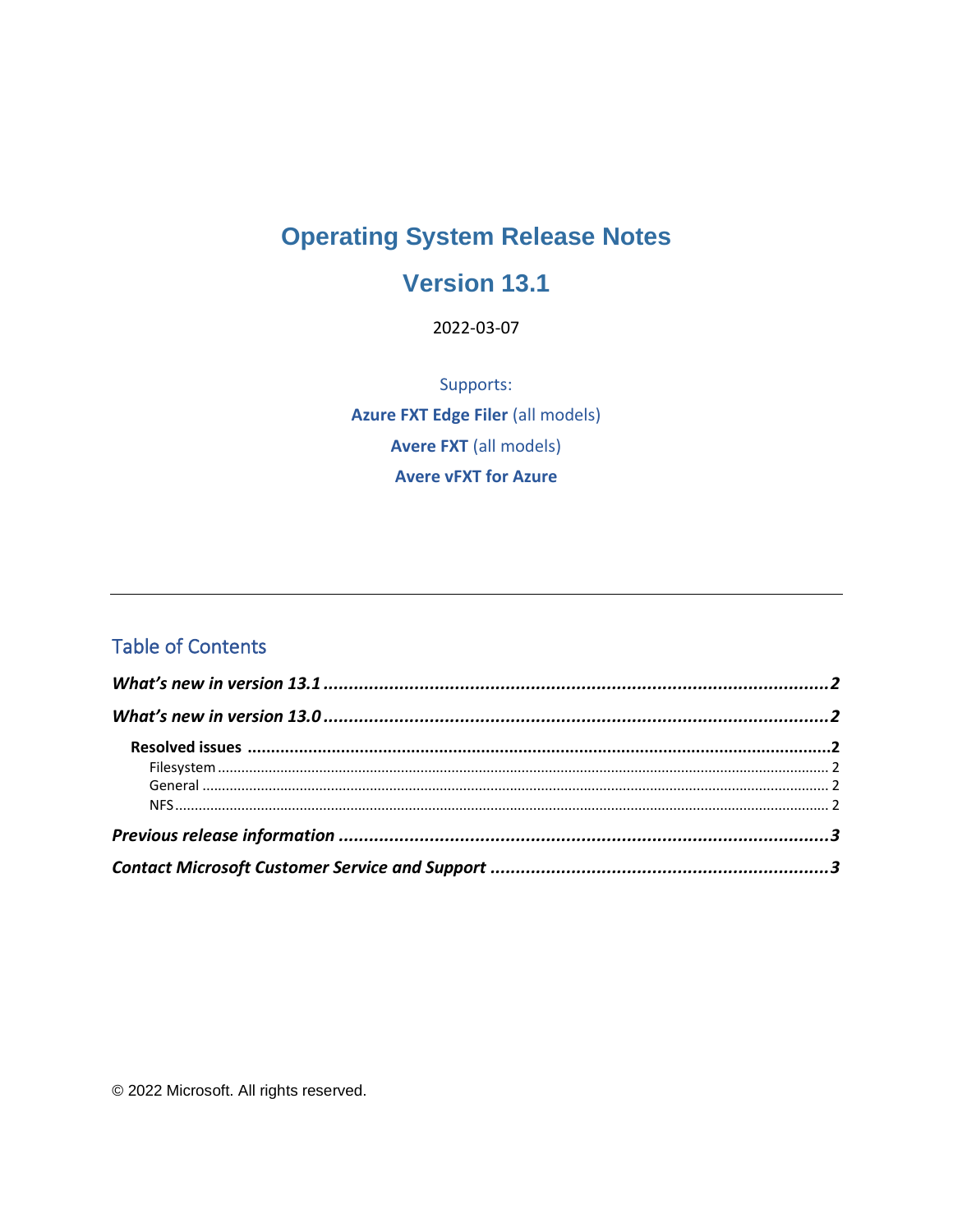# <span id="page-1-0"></span>**What's new in version 13.1**

This update fixes a network driver issue that caused a problem when used with the newest Azure hardware. (13444121)

# <span id="page-1-1"></span>**What's new in version 13.0**

#### <span id="page-1-2"></span>**Resolved issues**

<span id="page-1-3"></span>**Filesystem**

<span id="page-1-5"></span><span id="page-1-4"></span>

| Fixed a problem that could cause a crash when creating a file under certain timing<br>situations.                                                                                                                                                                                                                                                                                                                                                                                            |
|----------------------------------------------------------------------------------------------------------------------------------------------------------------------------------------------------------------------------------------------------------------------------------------------------------------------------------------------------------------------------------------------------------------------------------------------------------------------------------------------|
| Fixed a defect that prevented cluster jobs from refreshing namespace junctions. This<br>defect could cause NFS client mounts to fail.                                                                                                                                                                                                                                                                                                                                                        |
| Increased the maximum read count size for cold reads from NAS storage systems<br>from 512 K to 1 MB.                                                                                                                                                                                                                                                                                                                                                                                         |
| Fixed an issue related to cache space rebalancing that could cause the main system<br>to restart.                                                                                                                                                                                                                                                                                                                                                                                            |
| Improved the efficiency of reading large files from back-end NAS storage by using<br>special read-ahead threads instead of waiting for client-initiated read requests.                                                                                                                                                                                                                                                                                                                       |
| Resolved a soft-deadlock issue that could cause client operations to stall after certain<br>operation sequences were sent to the same parent and child directories on multiple<br>nodes.                                                                                                                                                                                                                                                                                                     |
|                                                                                                                                                                                                                                                                                                                                                                                                                                                                                              |
| The threshold for detecting "slow IO" on drives has been increased to reduce false<br>positives.                                                                                                                                                                                                                                                                                                                                                                                             |
| Updated the support contact information shown on the Avere Control Panel.                                                                                                                                                                                                                                                                                                                                                                                                                    |
| Fixed an error in handling IP addresses with multiple forwarding information bases<br>(FIBs). This issue could cause support uploads to fail.                                                                                                                                                                                                                                                                                                                                                |
|                                                                                                                                                                                                                                                                                                                                                                                                                                                                                              |
| Added a setting to prevent a vserver from returning an export list in response to a<br>showmount request. The XML-RPC method vserver. create now has the option<br>showmountEnabled to control whether the vserver returns a list of available exports<br>or an empty list.<br>The default value is yes, which means that an NFS client showmount request will<br>return a list of exports. To return an empty list instead, use the showmountEnabled<br>value no when creating the vserver. |
|                                                                                                                                                                                                                                                                                                                                                                                                                                                                                              |